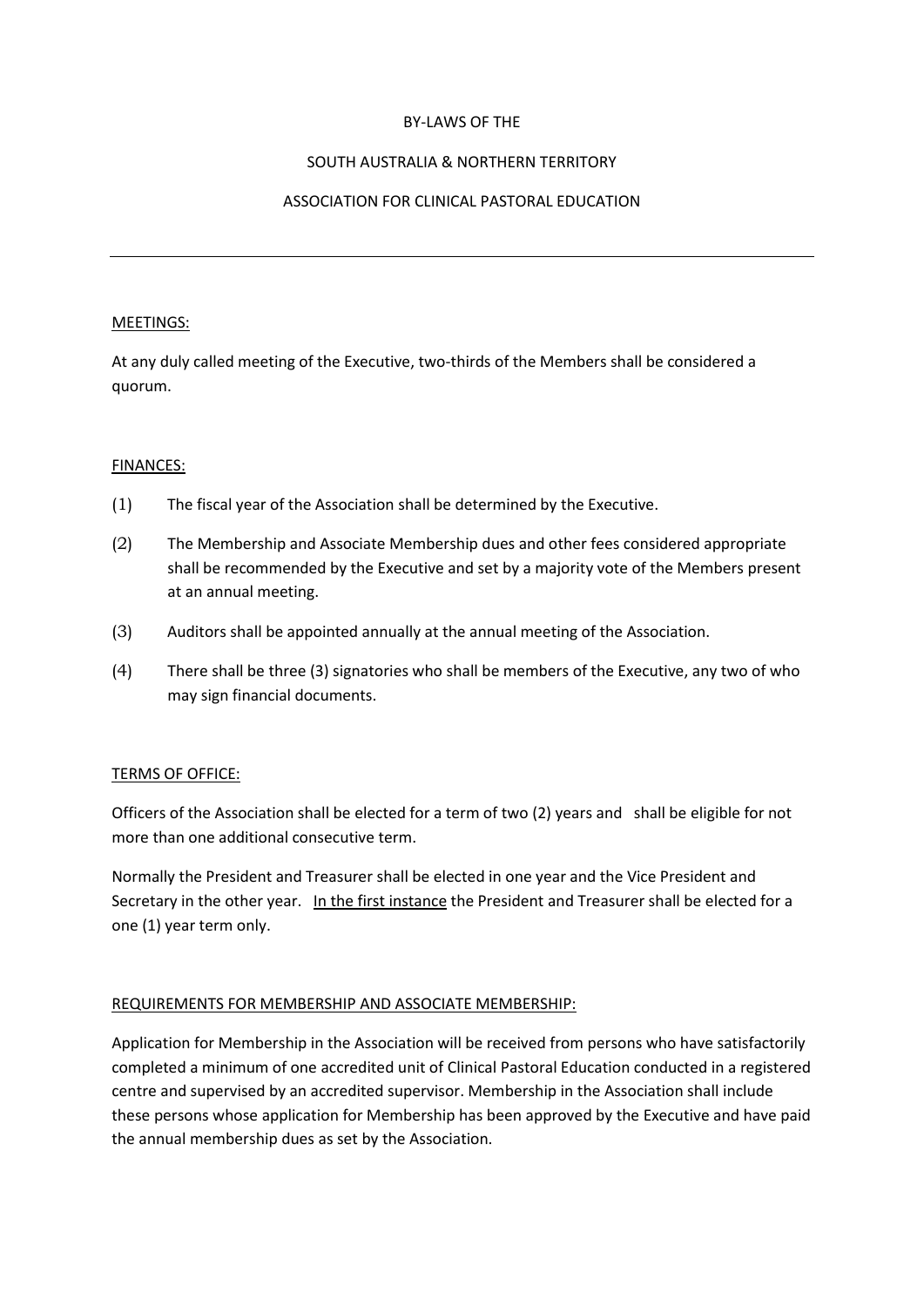The Executive may also approve Membership of the Association for persons who qualify in either of the following categories:

- (a) Theological teachers in the areas of pastoral care, pastoral theology, pastoral psychology, supervised ministry field education.
- (b) Professional persons who are able to make a contribution to C.P.E.

### ASSOCIATE MEMBERSHIP:

Associate Membership in the Association shall include those who have demonstrated an interest in the work of the Association and whose application for Associate Membership has been approved by the Executive and who have paid the annual Associate Membership dues as set by the Association.

### PRIVILEGES OF MEMBERSHIP:

Members of the Association may participate and vote at all meetings of the Association, may be elected to any office within the Association and shall be entitled to receive ail publications and notices issued by the Association.

Associate Members of the Association may participate in all meetings of the Association and shall be entitled to receive ail publications and notices issued by the Association. They shall not have a vote at meetings of the Association nor be elected to any office or committee of the Association.

# APPLICATION FOR MEMBERSHIP & ASSOCIATE MEMBERSHIP:

Applications for Membership and Associate Membership shall be submitted to the Executive. An applicant who is rejected may appeal to the Annual General Meeting for reconsideration.

# CONTINUATION OF MEMBERSHIP:

Membership and Associate Membership must be renewed annually by the payment of dues. Membership and recognition shall be deemed to have lapsed if membership dues are in arrears for more than twelve (12) months. If membership lapses it may be re-established only by submitting a further application.

# CHAPTERS OF THE ASSOCIATION:

Chapters of the Association may be formed by a decision at the Annual General Meeting on the recommendation of the Executive. A Chapter shall consist of members of the Association of a region defined and approved by the Association.